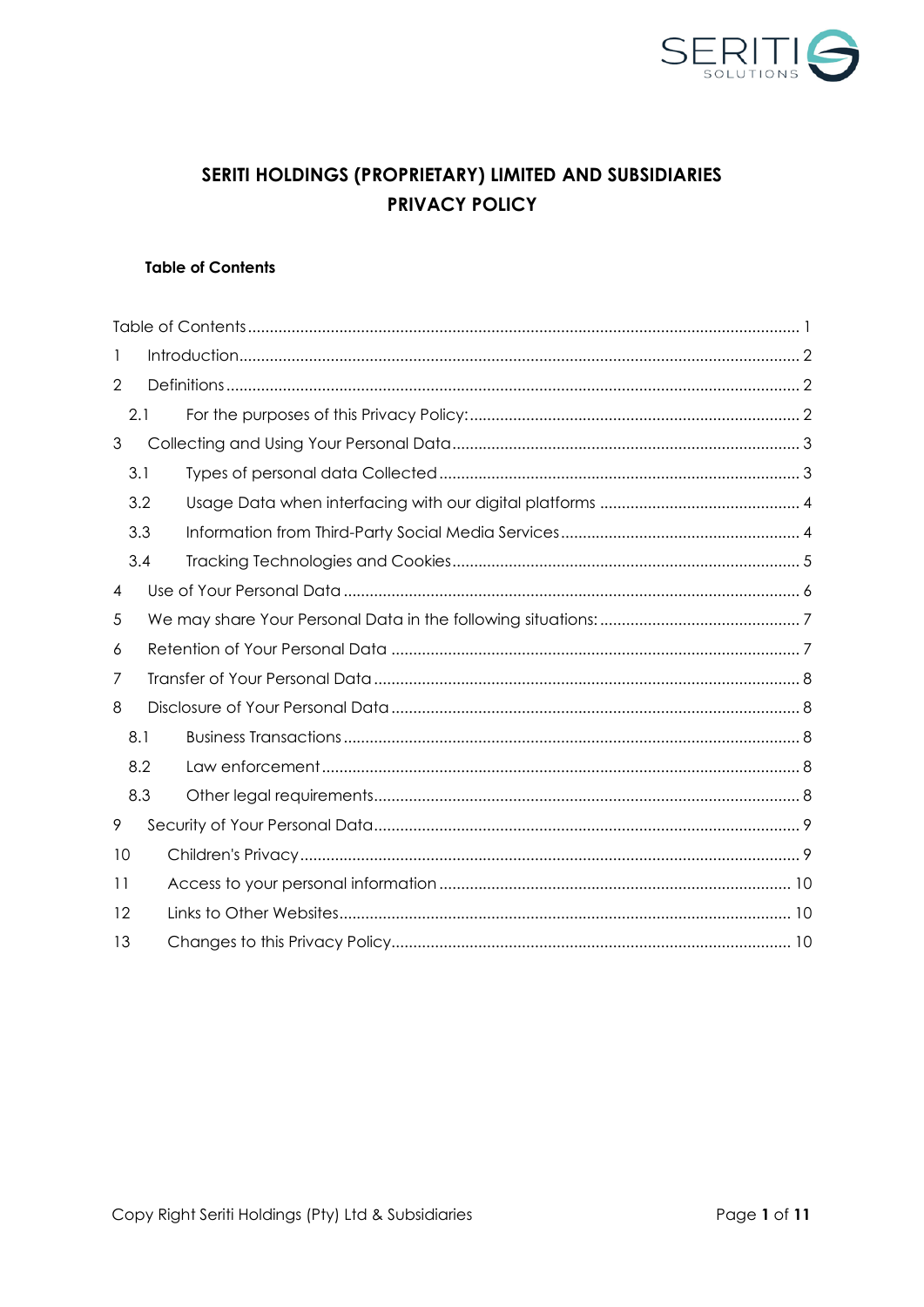

#### <span id="page-1-0"></span>1 **Introduction**

We, at Seriti, recognise the importance of protecting your privacy in respect of your personal data, as defined by the Protection of Personal Information Act, 4 of 2013 ("POPIA"), processed by us. We are committed to protecting your personal data entrusted to us. This Policy provides the details of the personal data we collect from you, what we do with the personal data, how you might access the personal data and who it might be shared with.

We use your personal data to provide and improve our service. By using the Service, you agree to the collection and use of information in accordance with this Privacy Policy.

### <span id="page-1-1"></span>2 **Definitions**

- <span id="page-1-2"></span>2.1 For the purposes of this Privacy Policy:
	- **Account** means a unique account created for you to access our Services or parts of our Services.
	- **Company** (referred to as either "the Company", "We", "Us" or "Our" in this Agreement) refers to Seriti Holdings (Pty) Ltd and Subsidiaries.
	- **Cookies** are small files that are placed on your computer, mobile device, or any other device by a website, containing the details of your browsing history on that website, among its many uses.
	- **Republic** refers to the Republic of South Africa.
	- **Device** means any device that can access the service such as a computer, a cell phone, or a digital tablet.
	- **Personal Data** is any information that relates to an identified or identifiable individual and an identifiable and existing juristic person as is defined in POPIA.
	- **Service** refers to the website and/or digital services like the internet.
	- **Service Provider** means any natural or legal person who processes the data on behalf of the Company. It refers to third-party companies or individuals employed by the Company to facilitate the service, to provide the service on behalf of the Company, to perform services related to the service or to assist the Company in analysing how the service is used.
	- **Third-party Social Media Service** refers to any website or any social network website through which a user can log in or create an account to use the service.
	- **Usage Data** refers to data collected automatically, either generated by the use of the service or from the service infrastructure itself (for example, the duration of a page visit).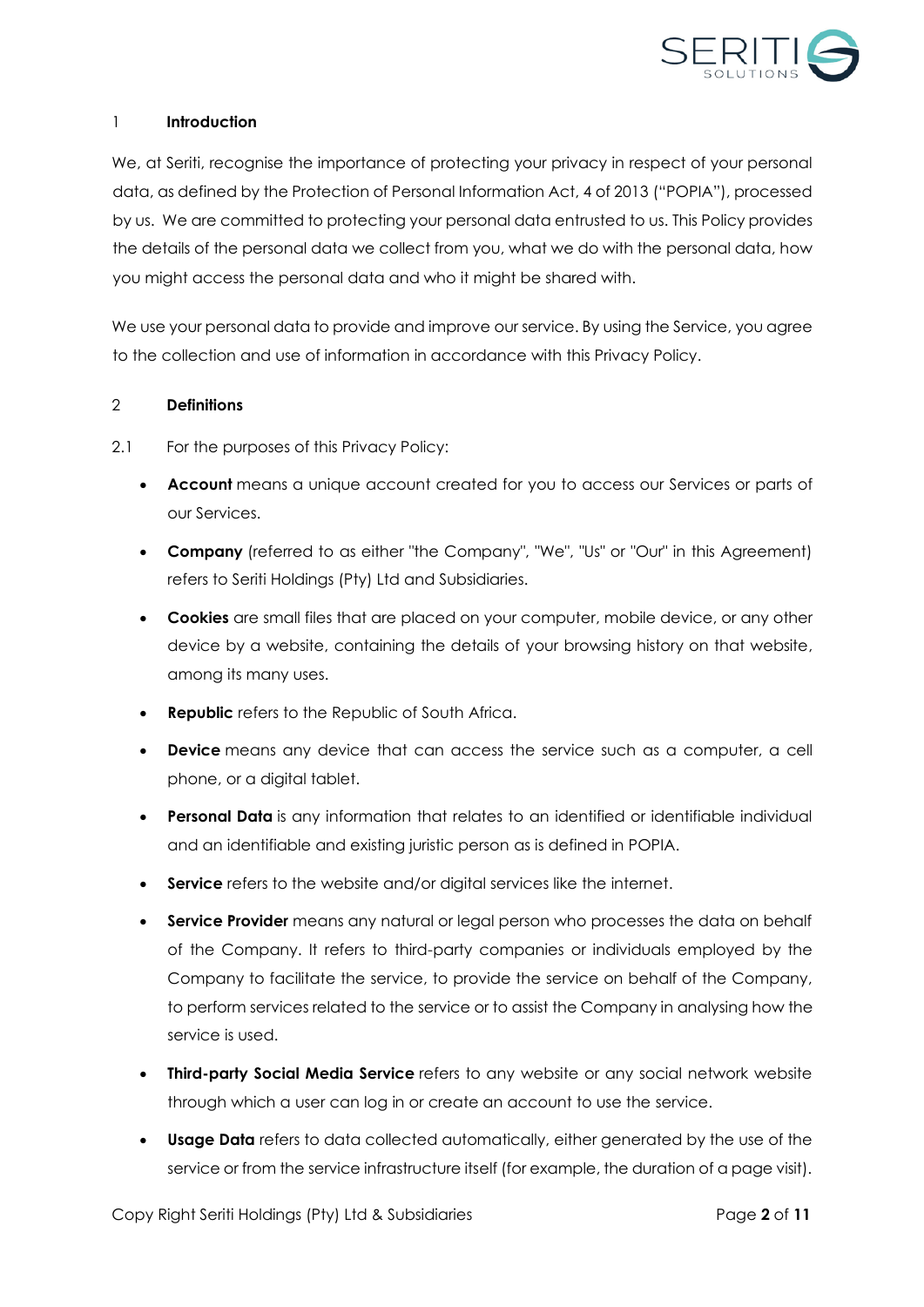

• **You** means the individual accessing or using the service, or the company, or other legal entity on behalf of which such individual is accessing or using the service, as applicable.

# <span id="page-2-0"></span>3 **Collecting and Using Your Personal Data**

## <span id="page-2-1"></span>3.1 **Types of personal data Collected**

Personal information is information which identifies or could reasonably be associated with you.

While using our service or communicating with our staff, we may ask you to provide us with certain personal data that can be used to contact or identify you. The personal data that we collect from you, may include, but is not limited to:

- Email address
- First name and last name
- Name of legal entity
- Authorised signatories
- Identity number
- Occupation
- Gender
- Phone number
- Physical and/or postal Address
- Usage Data
- Company Registration Number
- Company VAT number
- Background checks
- Banking Information
- Tax identification
- Header and Footer information in email messages
- Internet protocol
- Details of financial institutions
- Financial services provider registration number
- Credit provider registration number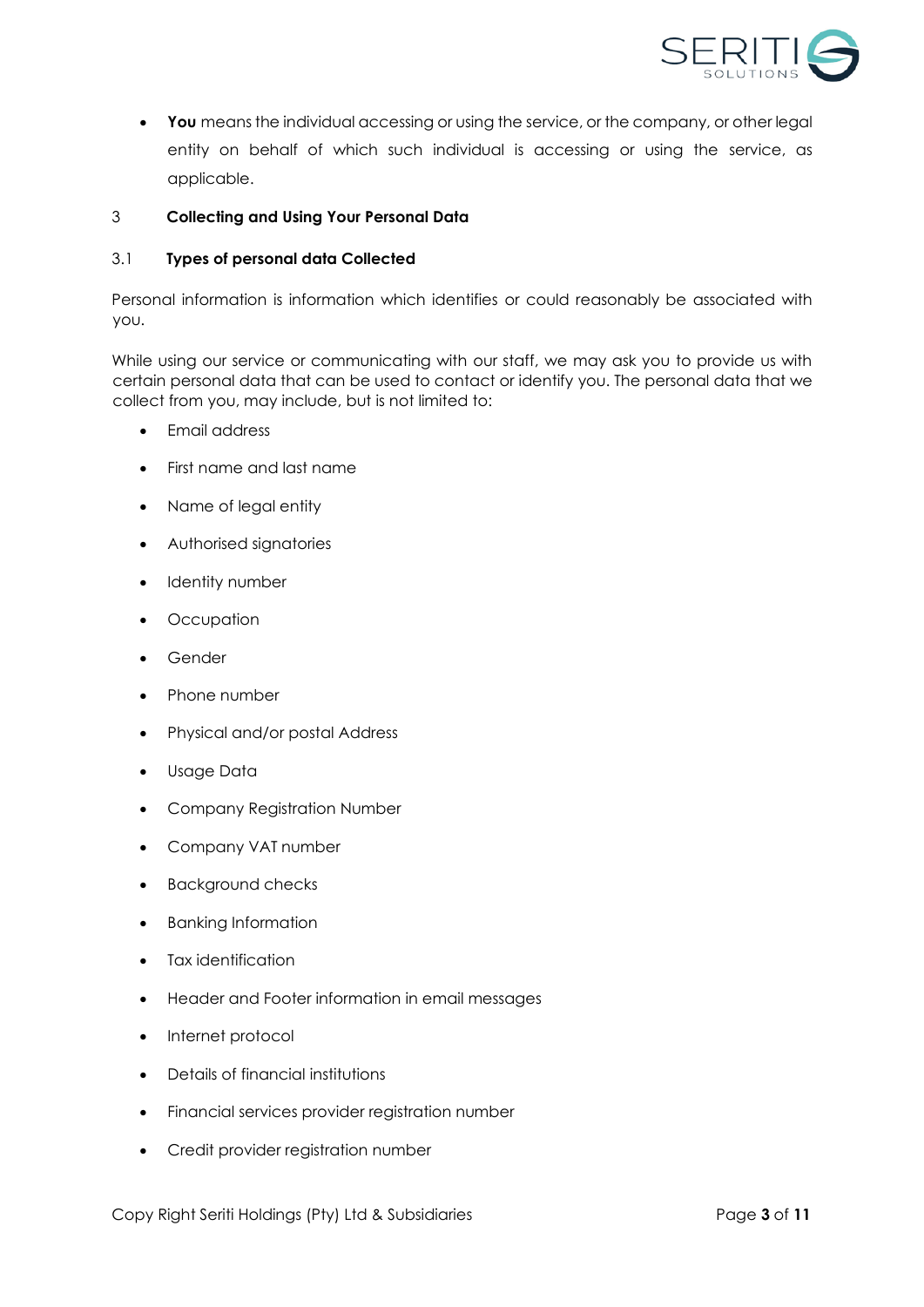

• Record of Education

## <span id="page-3-0"></span>3.2 **Usage Data when interfacing with our digital platforms**

Usage Data is collected automatically when using the service or manually when communicating with any our staff or subsidiaries. Usage Data may include information such as your device's internet protocol address (e.g. IP address), browser type, browser version, the pages of our service that you visit, the time and date of your visit, the time spent on those pages, unique device identifiers and other diagnostic data.

When you access the Service by or through a mobile device, we may collect certain information automatically, including, but not limited to, the type of mobile device you use, your mobile device unique ID, the IP address of your mobile device, your mobile operating system, the type of mobile Internet browser you use, unique device identifiers and other diagnostic data.

We may also collect information that your browser sends whenever you visit our service or when you access the service by or through a mobile device.

### <span id="page-3-1"></span>3.3 **Information from Third-Party Social Media Services**

Should the Company allow you to create an account and log in to use the service through the following Third-party Social Media Services:

- Google
- Facebook
- Twitter
- LinkedIn

And if you decide to register through or otherwise grant us access to a Third-Party Social Media Service, we may collect personal data that is already associated with your Third-Party Social Media service's account, such as your name, your email address, your activities or your contact list associated with that account.

You may also have the option of sharing additional information with the Company through your Third-Party Social Media service's account. If you choose to provide such information and personal data, during registration or otherwise, you are giving the Company permission to use, share, and store it in a manner consistent with this Privacy Policy.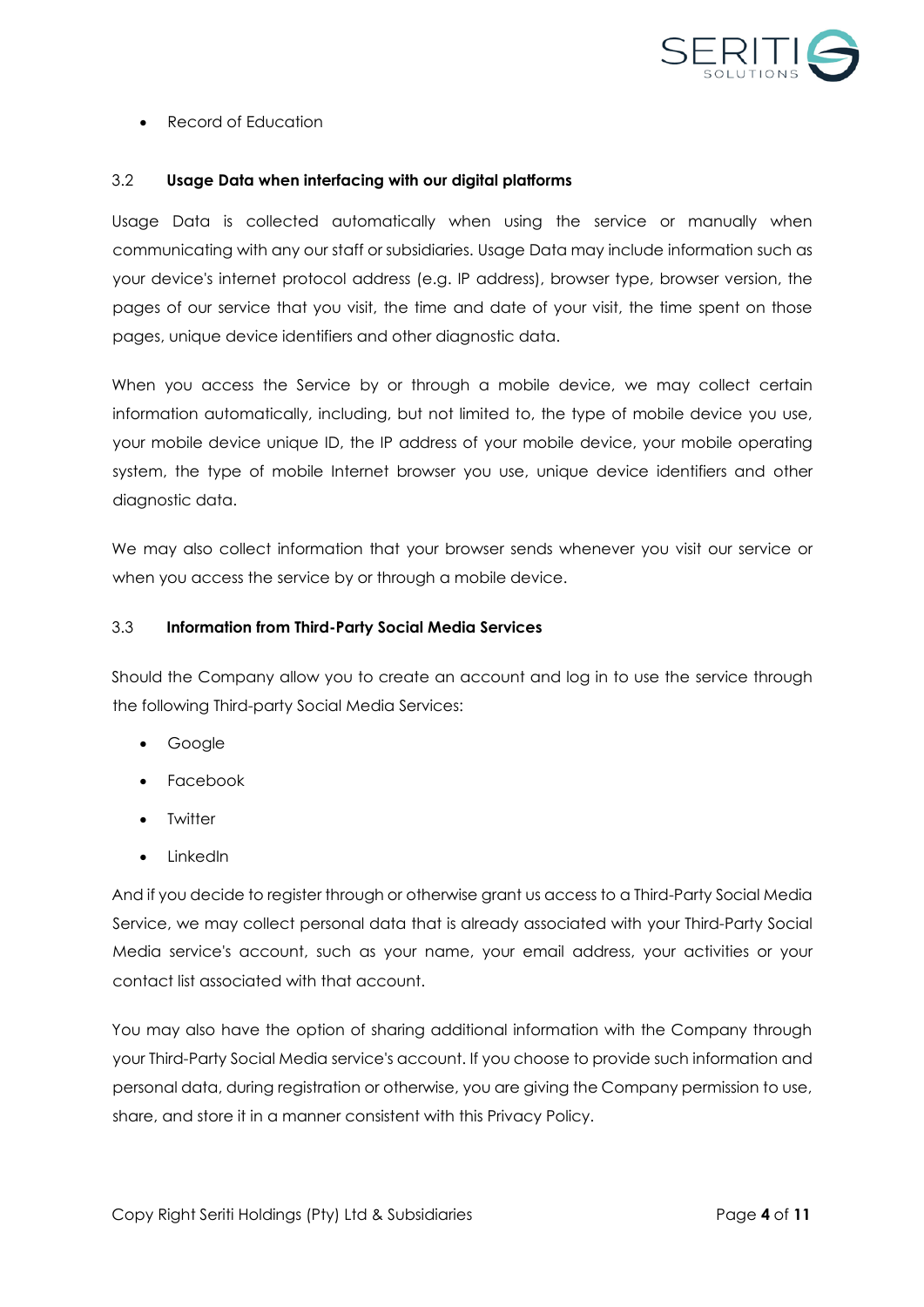

### <span id="page-4-0"></span>3.4 **Tracking Technologies and Cookies**

We use Cookies and similar tracking technologies to track the activity on our service and store certain information. Tracking technologies used are beacons, tags, and scripts to collect and track information and to improve and analyse our service. The technologies we use may include:

- **Cookies or Browser Cookies.** A cookie is a small file placed on your device. You can instruct your browser to refuse all Cookies or to indicate when a Cookie is being sent. However, if you do not accept Cookies, you may not be able to use some parts of our service. Unless you have adjusted your browser setting so that it will refuse Cookies, our service may use Cookies.
- **Flash Cookies.** Certain features of our service may use local stored objects (or Flash Cookies) to collect and store information about your preferences or Your activity on our Service. Flash Cookies are not managed by the same browser settings as those used for Browser Cookies. For more information on how you can delete Flash Cookies, please read "Where can I change the settings for disabling, or deleting local shared objects?" available at [https://helpx.adobe.com/flash-player/kb/disable-local-shared](https://helpx.adobe.com/flash-player/kb/disable-local-shared-objects-flash.html#main_Where_can_I_change_the_settings_for_disabling__or_deleting_local_shared_objects_)[objects-](https://helpx.adobe.com/flash-player/kb/disable-local-shared-objects-flash.html#main_Where_can_I_change_the_settings_for_disabling__or_deleting_local_shared_objects_)

flash.html#main\_Where\_can\_I\_change\_the\_settings\_for\_disabling\_\_or\_deleting\_local [shared\\_objects\\_](https://helpx.adobe.com/flash-player/kb/disable-local-shared-objects-flash.html#main_Where_can_I_change_the_settings_for_disabling__or_deleting_local_shared_objects_)

• **Web Beacons.** Certain sections of our service and our emails may contain small electronic files known as web beacons (also referred to as clear gifs, pixel tags, and single-pixel gifs) that permit the Company, for example, to count users who have visited those pages or opened an email and for other related website statistics (for example, recording the popularity of a certain section and verifying system and server integrity).

Cookies can be "Persistent" or "Session" Cookies. Persistent Cookies remain on your personal computer or mobile device when you go offline, while Session Cookies are deleted as soon as you close your web browser. We use both Session and Persistent Cookies for the purposes set out below:

#### *Necessary / Essential Cookies*

Type: Session Cookies

Administered by: Us

Purpose: These Cookies are essential to provide you with services available through the Website and to enable you to use some of its features. They help to authenticate users and prevent fraudulent use of user accounts. Without these Cookies, the services that you have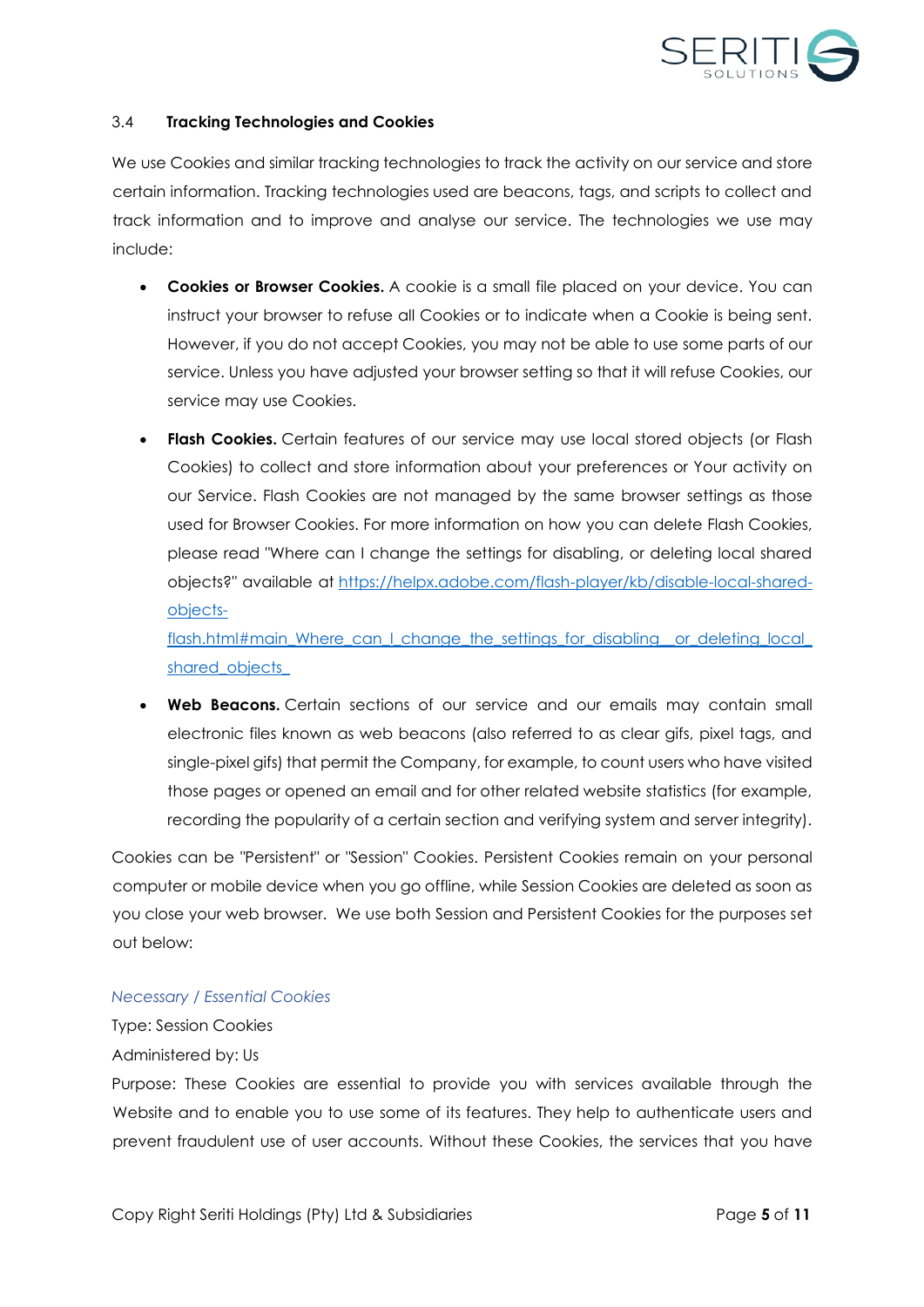

asked for cannot be provided, and we only use these Cookies to provide you with those services.

## *Cookies Policy / Notice Acceptance Cookies*

Type: Persistent Cookies Administered by: Us Purpose: These Cookies identify if users have accepted the use of cookies on the Website.

#### *Functionality Cookies*

Type: Persistent Cookies

### Administered by: Us

Purpose: These Cookies allow us to remember choices you make when you use the Website, such as remembering your login details or language preference. The purpose of these Cookies is to provide you with a more personal experience and to avoid you having to re-enter your preferences every time you use the Website.

For more information about the cookies we use and your choices regarding cookies, please visit our Cookies Policy or the Cookies section of our Privacy Policy.

### <span id="page-5-0"></span>4 **Use of Your Personal Data**

The Company may use Personal Data for the following purposes:

- **To provide and maintain our Service**, including to monitor the usage of our service.
- **To manage your account:** to manage your registration as a user of the service. The personal data you provide can give you access to different functionalities of the service that are available to you as a registered user.
- **For the performance of a contract:** the development, compliance and undertaking of the purchase contract for the products, items, or services you have purchased or of any other contract with us through the service.
- **To contact You:** To contact you by email, telephone calls, SMS, or other equivalent forms of electronic communication, such as a mobile application's push notifications regarding updates or informative communications related to the functionalities, products or contracted services, including the security updates, when necessary or reasonable for their implementation.
- **To provide You** with news and general information about other goods, services, and events which we offer that are similar to those that you have already purchased or enquired about unless you have opted not to receive such information.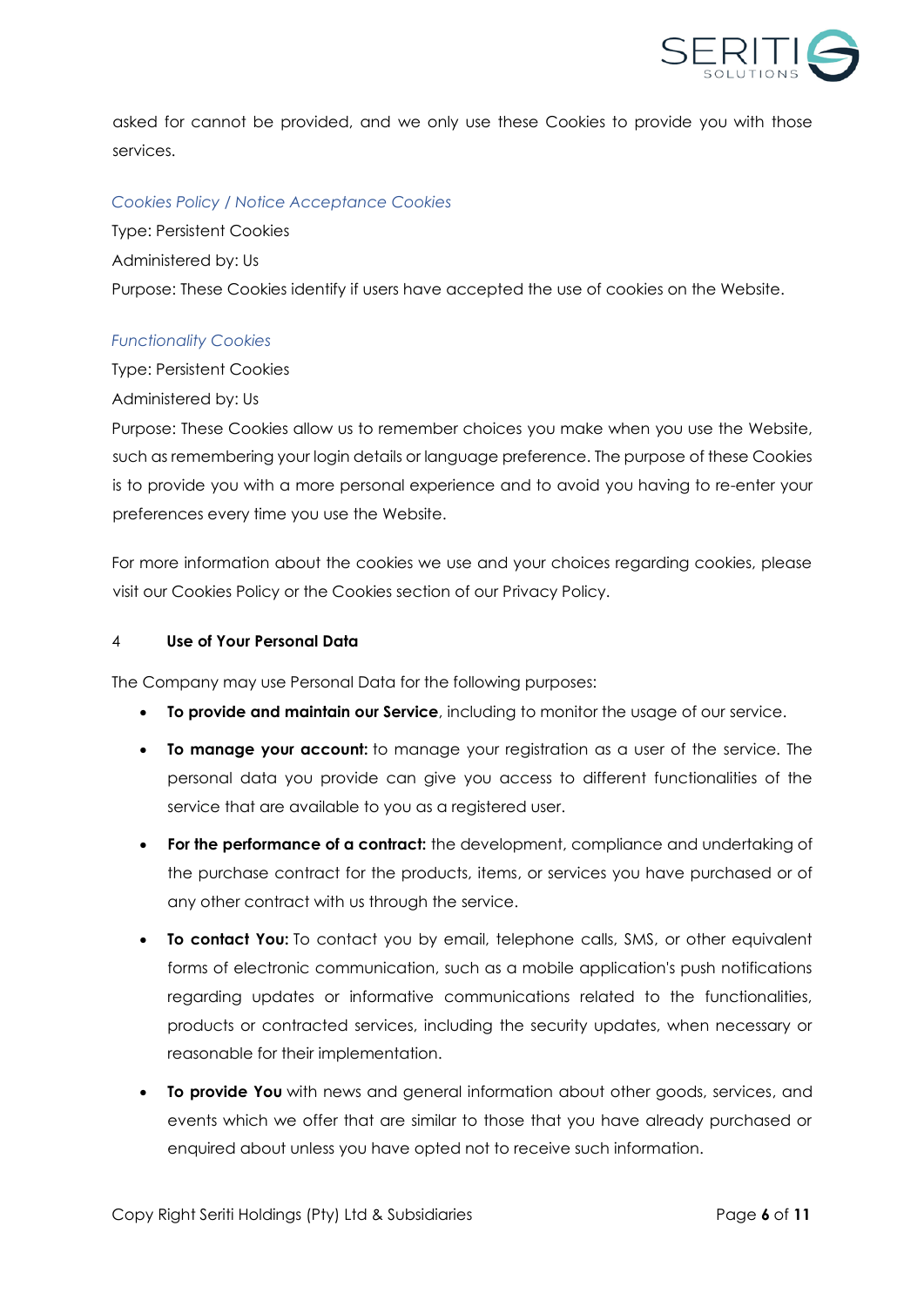

- **To manage Your requests:** To attend and manage your requests to us.
- **For other purposes**: We may use your personal data for other purposes, such as data analysis, identifying usage trends, determining the effectiveness of our promotional campaigns and to evaluate and improve our service, products, services, marketing, and your experience.

#### <span id="page-6-0"></span>5 **We may share Your Personal Data in the following situations**:

- **With Service Providers:** we may share your personal data with service providers to monitor and analyse the use of our service, to contact you.
- **For business transfers:** we may share or transfer your personal data in connection with, or during negotiations of, any merger, sale of company assets, financing, or acquisition of all or a portion of our business to another company.
- **With Affiliates:** we may share your personal data with our affiliates, in which case we will require those affiliates to honour this privacy policy. Affiliates include our parent company and any other subsidiaries, joint venture partners or other companies that we control or that are under common control with us.
- **With business partners:** we may share your personal data with our business partners to offer you certain products, services, or promotions.
- **With other users:** when you share personal data or otherwise interact in the public areas with other users, such information may be viewed by all users and may be publicly distributed outside. if you interact with other users or register through a third-party social media service, your contacts on the third-party social media service may see your name, profile, pictures, and description of your activity. Similarly, other users will be able to view descriptions of your activity, communicate with you and view your profile.
- **With Your consent**: we may disclose your personal data for any other purpose with your consent.

#### <span id="page-6-1"></span>6 **Retention of Your Personal Data**

The Company will retain your personal data only for as long as is necessary for the purposes set out in this privacy policy. We will retain and use your personal data to the extent necessary to comply with our legal obligations (for example, if we are required to retain your data to comply with applicable laws), resolve disputes, and enforce our legal agreements and policies.

The Company will also retain usage data for internal analysis purposes. Usage data is generally retained for a shorter period of time, except when this data is used to strengthen the security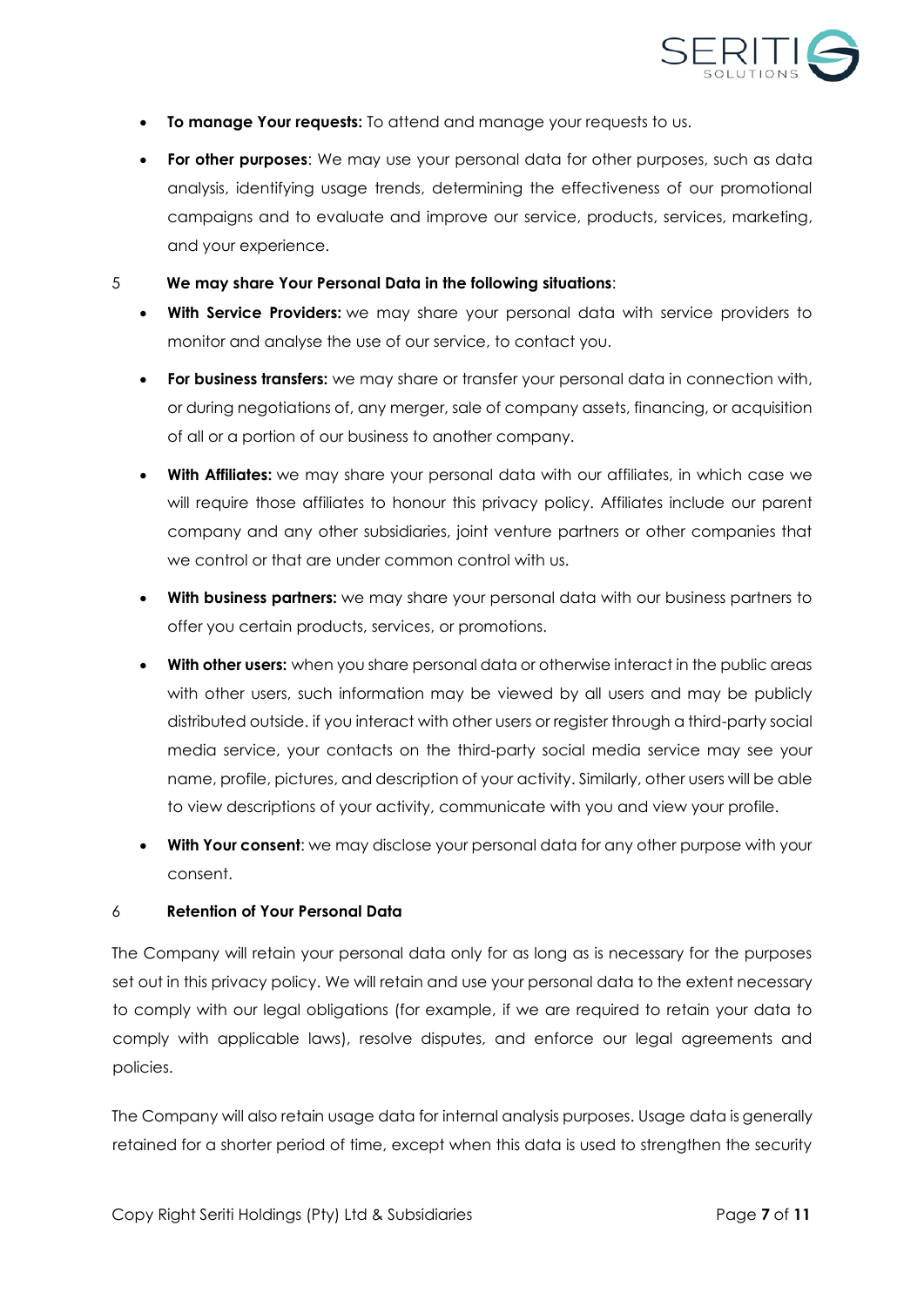

or to improve the functionality of our service, or we are legally obligated to retain this data for longer time periods.

# <span id="page-7-0"></span>7 **Transfer of Your Personal Data**

Your personal data is processed at the company's operating offices and in any other places where the parties involved in the processing are located. It means that this information may be transferred to — and maintained on — computers located outside of your province, country, or other governmental jurisdiction where the data protection laws may differ than those from your jurisdiction. Insofar as your information may be transferred outside of the Republic, we will take reasonable organisational and/or contractual measures to ensure that your personal information is processed by such third party for the purposes for which it has been provided to us and that the required levels of protection have been implemented by such third party service providers to safeguard your personal information.

Your consent to this privacy policy followed by your submission of such information represents your agreement to that transfer.

# <span id="page-7-1"></span>8 **Disclosure of Your Personal Data**

### <span id="page-7-2"></span>8.1 **Business Transactions**

If the Company is involved in a merger, acquisition or asset sale, your personal data may be transferred. We will provide notice before your personal data is transferred and becomes subject to a different privacy policy.

#### <span id="page-7-3"></span>8.2 **Law enforcement**

Under certain circumstances, the Company may be required to disclose your personal data if required to do so by law or in response to valid requests by public authorities (e.g. a court or a government agency).

# <span id="page-7-4"></span>8.3 Other legal requirements

The Company may disclose your personal data in the good faith belief that such action is necessary to:

- Comply with a legal obligation
- Protect and defend the rights or property of the Company
- Prevent or investigate possible wrongdoing in connection with the service
- Protect the personal safety of users of the service or the public
- Protect against legal liability

Copy Right Seriti Holdings (Pty) Ltd & Subsidiaries Page **8** of **11**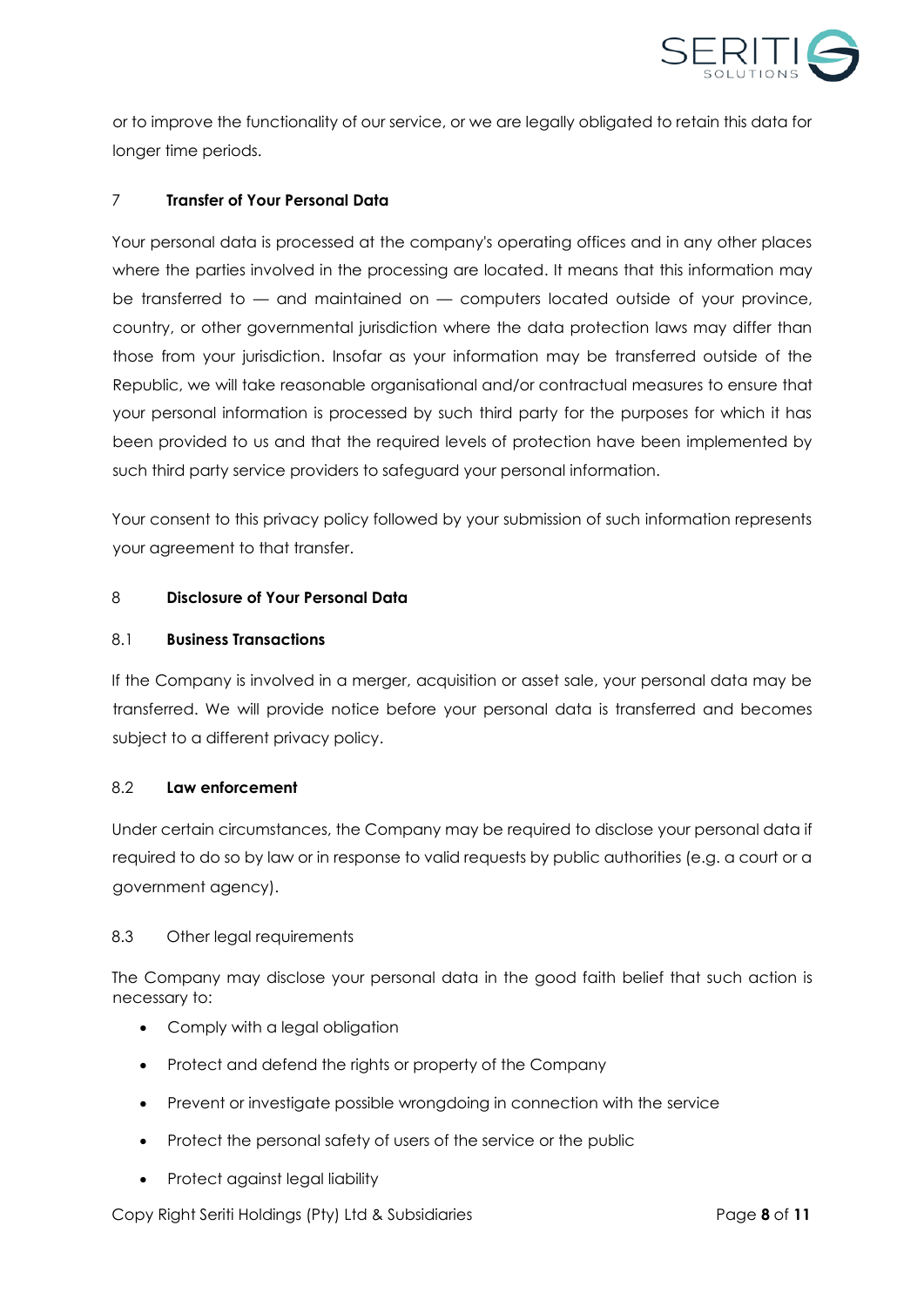

## <span id="page-8-0"></span>9 **Security of Your Personal Data**

The security of your personal data is important to us but remember that no method of transmission over the internet, or method of electronic storage is 100% secure. While we strive to use commercially acceptable means to protect your personal data, we cannot guarantee its absolute security.

We will take all appropriate, reasonable, technical, and organisational measures to safeguard your Personal Information to prevent loss of, damage to or unauthorised destruction of your Personal Information or unlawful access to or processing of your Personal Information. [Our technical and organizational personal data security measures include:

- the storage of your personal data under password-secured databases;
- the restriction of access to your personal data to specific staff/personnel who are designated and mandated to manage your personal data;
- the restriction of access to all our premises where your personal data is stored in physical or digital form; and
- the binding of any third parties who handle your personal data to confidentiality obligations with respect to the same.]

The Company employs the following security measures to safeguard the data in the possession of or in control of the Company. This includes instances where the Company is only performing services as an operator.

- <span id="page-8-1"></span>a. Firewall Protection;
- b. Antivirus Software;
- c. Transport Layer Security (TLS) Encryption;
- d. Authentication Algorithm (SHA-256) Encryption;
- e. Authenticated Access Control (AAC);
- f. Role Based Access Control (RBAC);
- g. Transparent Data Encryption (TDE) for Data at Rest (for web-based systems).

# 10 **Children's Privacy**

Our service does not address anyone under the age of 18. We do not knowingly collect personal data from anyone under the age of 18. If you are a parent or guardian and you are aware that your child has provided us with personal data, please contact us. If we become aware that we have collected personal data from anyone under the age of 18 without verification of parental consent, we take steps to remove that information from our servers.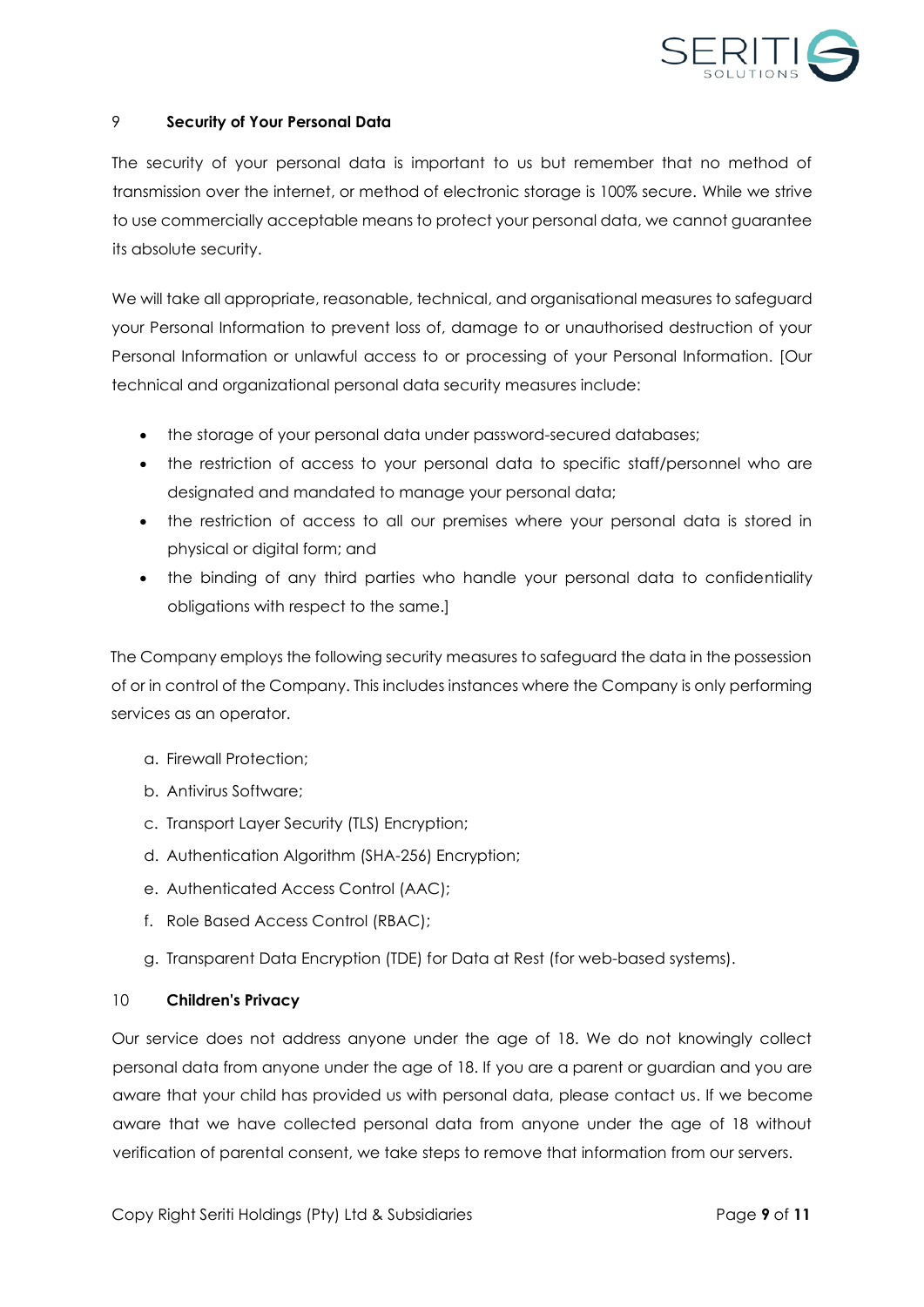

If we need to rely on consent as a legal basis for processing your information and your country requires consent from a parent, we may require your parent's consent before we collect and use that information.

# <span id="page-9-0"></span>11 **Access to your personal information**

You have the right to request access to any of your personal data we may hold. If any of that information is incorrect, you may request that we correct it. If you would like to make a request to see what personal data of your we might hold, you may make a request to our Deputy Information Officer and contact us at POPIA@SeritiSolutions.com. We suggest that you regularly update your personal information.

Where you have previously given your consent to process your personal data, you also have the right to request that we transmit your personal data to a different service provider.

Where it may have been necessary to get your consent to use your personal data, at any moment, you have the right to withdraw that consent. If you withdraw your consent, we will cease using your personal data without affecting the lawfulness of processing based on consent before your withdrawal.

# <span id="page-9-1"></span>12 **Links to Other Websites**

Our service may contain links to other websites that are not operated by us. If you click on a third-party link, you will be directed to that third party's site. We strongly advise you to review the privacy policy of every site you visit.

We have no control over and assume no responsibility for the content, privacy policies or practices of any third-party sites or services.

# <span id="page-9-2"></span>13 **Changes to this Privacy Policy**

We may update our privacy policy from time to time. We will notify you of any changes by posting the new privacy policy on this page.

We will let you know via email and/or a prominent notice on our service, prior to the change becoming effective and update the "last updated" date at the top of this privacy policy.

You are advised to review this Privacy Policy periodically for any changes. Changes to this Privacy Policy are effective when they are posted on this page.